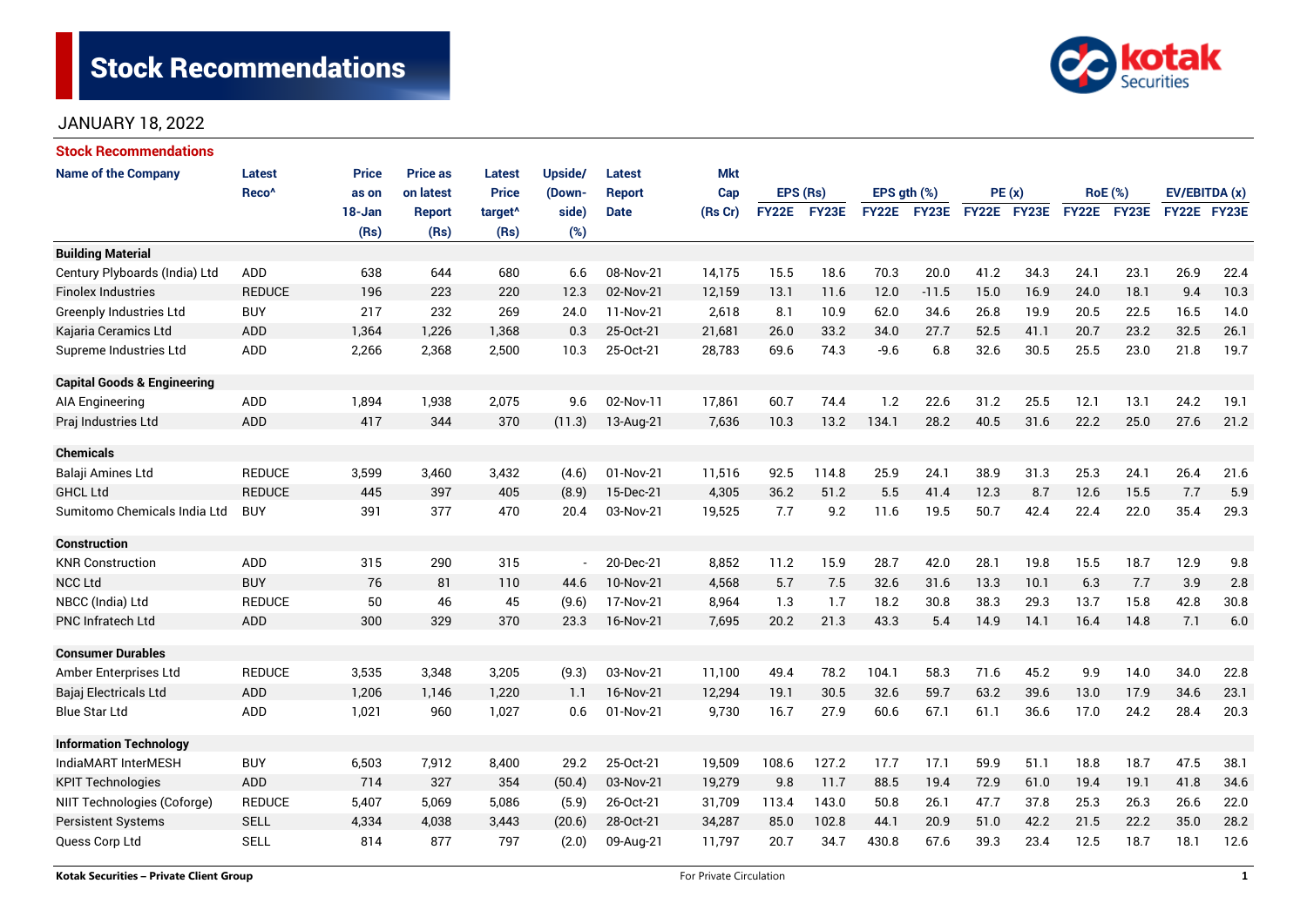

#### JANUARY 18, 2022

| <b>Stock Recommendations</b>       |                   |        |                 |                     |         |               |            |              |       |                  |       |             |      |      |                |                    |      |
|------------------------------------|-------------------|--------|-----------------|---------------------|---------|---------------|------------|--------------|-------|------------------|-------|-------------|------|------|----------------|--------------------|------|
| <b>Name of the Company</b>         | <b>Latest</b>     | Price  | <b>Price as</b> | <b>Latest</b>       | Upside/ | Latest        | <b>Mkt</b> |              |       |                  |       |             |      |      |                |                    |      |
|                                    | Reco <sup>^</sup> | as on  | on latest       | <b>Price</b>        | (Down-  | <b>Report</b> | Cap        | EPS (Rs)     |       | EPS $gth$ $(\%)$ |       | PE(x)       |      |      | <b>RoE</b> (%) | EV/EBITDA (x)      |      |
|                                    |                   | 18-Jan | <b>Report</b>   | target <sup>^</sup> | side)   | <b>Date</b>   | (Rs Cr)    | <b>FY22E</b> | FY23E | <b>FY22E</b>     | FY23E | FY22E FY23E |      |      | FY22E FY23E    | <b>FY22E FY23E</b> |      |
|                                    |                   | (Rs)   | (Rs)            | (Rs)                | (%)     |               |            |              |       |                  |       |             |      |      |                |                    |      |
| <b>Metals &amp; Mining</b>         |                   |        |                 |                     |         |               |            |              |       |                  |       |             |      |      |                |                    |      |
| MOIL Ltd                           | <b>ADD</b>        | 170    | 177             | 200                 | 17.8    | 15-Nov-21     | 4,522      | 10.3         | 12.3  | 39.2             | 19.4  | 16.5        | 13.8 | 8.4  | 9.8            | 7.7                | 5.9  |
| APL Apollo Tubes Ltd               | <b>BUY</b>        | 960    | 801             | 1,030               | 7.3     | 01-Nov-21     | 24,008     | 22.0         | 29.0  | $-24.1$          | 31.8  | 43.7        | 33.1 | 28.1 | 28.1           | 25.6               | 20.2 |
|                                    |                   |        |                 |                     |         |               |            |              |       |                  |       |             |      |      |                |                    |      |
| Oil & Gas                          |                   |        |                 |                     |         |               |            |              |       |                  |       |             |      |      |                |                    |      |
| Chennai Petroleum Corp             | ADD               | 113    | 130             | 137                 | 21.3    | 25-Oct-21     | 1,682      | 15.2         | 18.2  | $-12.1$          | 19.7  | 7.4         | 6.2  | 13.2 | 13.9           | 8.8                | 8.4  |
| <b>Gujarat Gas</b>                 | <b>ADD</b>        | 676    | 772             | 818                 | 21.0    | 06-Aug-21     | 46,505     | 26.4         | 30.3  | 41.9             | 14.8  | 25.6        | 22.3 | 33.1 | 28.7           | 16.5               | 14.3 |
| <b>MRPL</b>                        | <b>SELL</b>       | 46     | 45              | 41                  | (10.5)  | 02-Aug-21     | 8,024      | 1.0          | 6.8   | $-131.3$         | 580.0 | 45.8        | 6.7  | 4.0  | 23.9           | 17.0               | 9.3  |
|                                    |                   |        |                 |                     |         |               |            |              |       |                  |       |             |      |      |                |                    |      |
| <b>Paints</b>                      |                   |        |                 |                     |         |               |            |              |       |                  |       |             |      |      |                |                    |      |
| Akzo Nobel India Ltd               | <b>BUY</b>        | 1,975  | 2,115           | 2,675               | 35.4    | 17-Nov-21     | 9,223      | 56.5         | 63.0  | 24.2             | 11.5  | 35.0        | 31.3 | 17.0 | 17.3           | 20.9               | 18.2 |
|                                    |                   |        |                 |                     |         |               |            |              |       |                  |       |             |      |      |                |                    |      |
| <b>Pharmaceuticals</b>             |                   |        |                 |                     |         |               |            |              |       |                  |       |             |      |      |                |                    |      |
| <b>Suven Pharmaceuticals</b>       | <b>REDUCE</b>     | 543    | 561             | 550                 | 1.3     | 17-Aug-21     | 13,788     | 16.9         | 21.1  | 19.0             | 24.9  | 32.1        | 25.7 | 27.6 | 26.5           | 25.1               | 19.6 |
|                                    |                   |        |                 |                     |         |               |            |              |       |                  |       |             |      |      |                |                    |      |
| <b>Transportation</b>              |                   |        |                 |                     |         |               |            |              |       |                  |       |             |      |      |                |                    |      |
| Aegis Logistics Ltd                | <b>BUY</b>        | 224    | 212             | 285                 | 27.0    | 01-Nov-21     | 7,497      | 8.2          | 12.6  | $-16.3$          | 53.7  | 27.4        | 17.8 | 13.3 | 17.9           | 15.0               | 10.2 |
| <b>Allcargo Global Logistics</b>   | <b>ADD</b>        | 357    | 223             | 245                 | (31.4)  | 17-Aug-21     | 8,786      | 12.2         | 15.4  | 52.5             | 26.2  | 29.3        | 23.2 | 12.0 | 13.6           | 13.4               | 11.4 |
| <b>Blue Dart Express</b>           | ADD               | 7,112  | 6,992           | 7,700               | 8.3     | 02-Nov-21     | 16,926     | 88.9         | 112.8 | 53.3             | 26.9  | 80.0        | 63.0 | 28.8 | 28.4           | 19.6               | 16.7 |
| <b>VRL Logistics Ltd</b>           | <b>BUY</b>        | 484    | 396             | 460                 | (5.0)   | 03-Nov-21     | 4,414      | 7.8          | 12.4  | 50.0             | 59.0  | 62.1        | 39.0 | 9.8  | 14.7           | 15.7               | 12.4 |
|                                    |                   |        |                 |                     |         |               |            |              |       |                  |       |             |      |      |                |                    |      |
| <b>Others</b>                      |                   |        |                 |                     |         |               |            |              |       |                  |       |             |      |      |                |                    |      |
| Bata India Ltd                     | <b>BUY</b>        | 1,982  | 1,909           | 2,380               | 20.1    | 16-Dec-21     | 25,568     | 27.0         | 36.6  | $-509.1$         | 35.6  | 73.4        | 54.2 | 16.3 | 19.4           | 36.1               | 28.8 |
| <b>Central Depository Services</b> | <b>REDUCE</b>     | 1,598  | 1,454           | 1,415               | (11.5)  | 10-Nov-21     | 16,779     | 28.6         | 33.5  | 49.0             | 17.1  | 55.9        | 47.7 | 27.6 | 26.2           | 48.0               | 41.5 |
| EPL Ltd                            | <b>BUY</b>        | 197    | 221             | 280                 | 41.9    | 11-Nov-21     | 6,197      | 7.6          | 10.0  | 0.0              | 31.6  | 26.0        | 19.7 | 12.7 | 15.0           | 10.1               | 8.1  |
| JK Paper Ltd                       | <b>BUY</b>        | 222    | 228             | 295                 | 33.0    | 09-Nov-21     | 3,947      | 30.6         | 39.0  | 115.5            | 27.5  | 7.2         | 5.7  | 17.5 | 18.7           | 6.7                | 5.0  |
| <b>Radico Khaitan Ltd</b>          | ADD               | 1,145  | 1,052           | 1,110               | (3.1)   | 08-Nov-21     | 15,234     | 21.8         | 27.4  | 7.4              | 25.7  | 52.5        | 41.8 | 15.4 | 16.8           | 34.7               | 28.4 |
| <b>VIP Industries Ltd</b>          | <b>SELL</b>       | 580    | 543             | 500                 | (13.8)  | 01-Nov-21     | 8,234      | 3.2          | 9.3   | $-145.1$         | 190.6 | 181.2       | 62.3 | 7.7  | 19.6           | 60.4               | 31.5 |
| Welspun Corp Ltd                   | <b>REDUCE</b>     | 186    | 134             | 132                 | (29.0)  | 01-Nov-21     | 4,928      | 12.1         | 14.5  | $-48.9$          | 19.8  | 15.4        | 12.8 | 7.9  | 8.9            | 8.5                | 5.8  |

*Source: Kotak Securities - Private Client Group*

All recommendations are with a 12 month perspective from the date of the report/update. Investors are requested to use their discretion while deciding the timing, quantity of investment as well as the exit.

NR NoRated. The investment rating and target price, if any, have been suspended temporarily. Such suspension is in compliance with applicable regulation(s) and/or Kotak Securities policies in circumstances when Kotak Secur

Or its affiliates is acting in an advisory capacity in a merger or strategic transaction involving this company and in certain other circumstances.

**NM Not meaningful**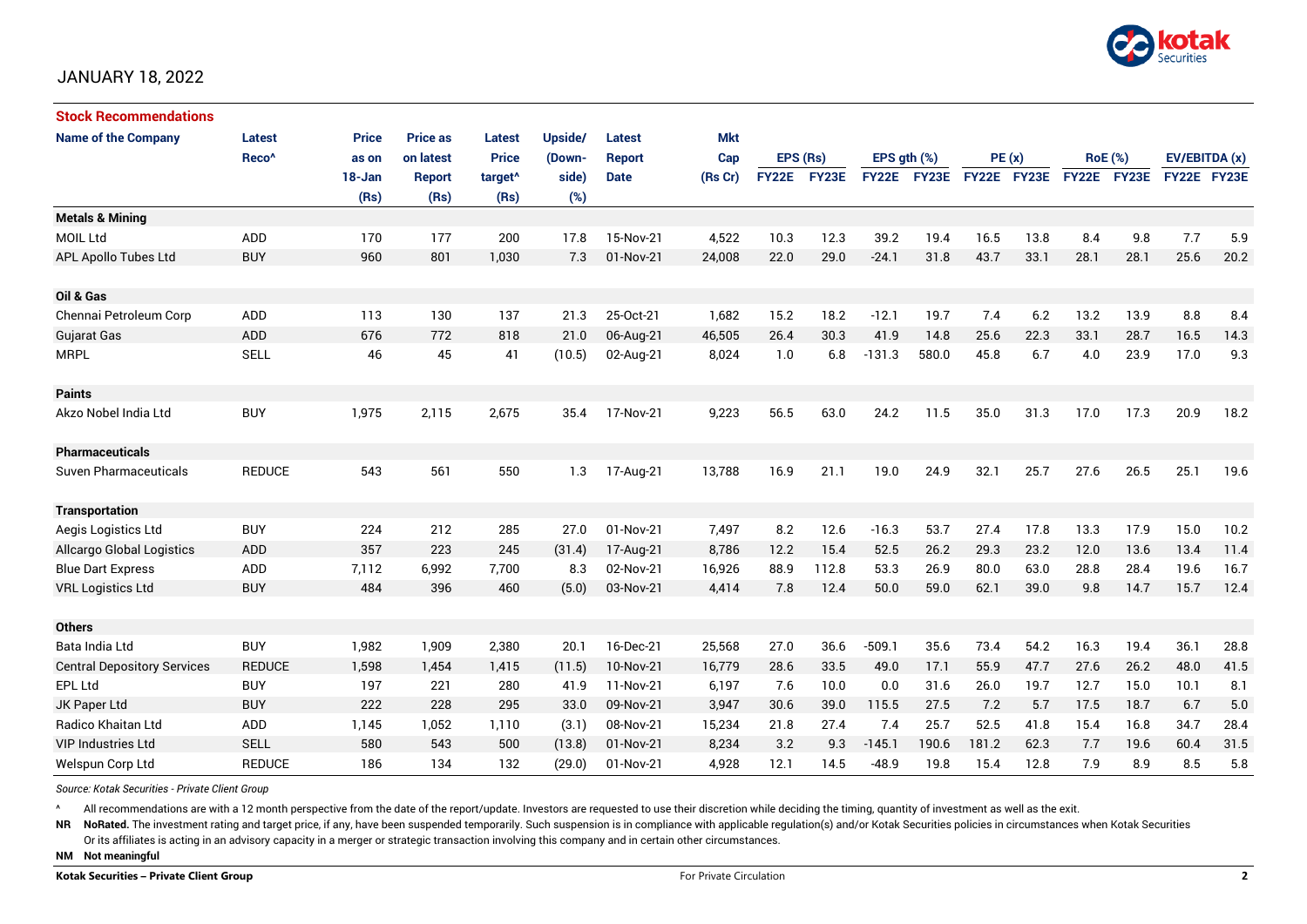

### JANUARY 18, 2022

## **RATING SCALE (PRIVATE CLIENT GROUP)**

#### **Definitions of ratings**

| <b>BUY</b>       | - We expect the stock to deliver more than 15% returns over the next 12 months                                                                                                                                                                                                                                                                                                                                                     |
|------------------|------------------------------------------------------------------------------------------------------------------------------------------------------------------------------------------------------------------------------------------------------------------------------------------------------------------------------------------------------------------------------------------------------------------------------------|
| <b>ADD</b>       | - We expect the stock to deliver 5% - 15% returns over the next 12 months                                                                                                                                                                                                                                                                                                                                                          |
| <b>REDUCE</b>    | - We expect the stock to deliver -5% - +5% returns over the next 12 months                                                                                                                                                                                                                                                                                                                                                         |
| <b>SELL</b>      | - We expect the stock to deliver $\lt$ -5% returns over the next 12 months                                                                                                                                                                                                                                                                                                                                                         |
| <b>NR</b>        | - Not Rated. Kotak Securities is not assigning any rating or price target to the stock.                                                                                                                                                                                                                                                                                                                                            |
|                  | The report has been prepared for information purposes only.                                                                                                                                                                                                                                                                                                                                                                        |
| <b>SUBSCRIBE</b> | $-$ We advise investor to subscribe to the IPO.                                                                                                                                                                                                                                                                                                                                                                                    |
| <b>RS</b>        | - Rating Suspended. Kotak Securities has suspended the investment rating and price target for this stock, either because there is not a sufficient fundamental basis for determining, or there<br>are legal, regulatory or policy constraints around publishing, an investment rating or target. The previous investment rating and price target, if any, are no longer in effect for this stock and<br>should not be relied upon. |
| <b>NA</b>        | - Not Available or Not Applicable. The information is not available for display or is not applicable                                                                                                                                                                                                                                                                                                                               |
| <b>NM</b>        | - Not Meaningful. The information is not meaningful and is therefore excluded.                                                                                                                                                                                                                                                                                                                                                     |
| <b>NOTE</b>      | $-$ Our target prices are with a 12-month perspective. Returns stated in the rating scale are our internal benchmark.                                                                                                                                                                                                                                                                                                              |

### **FUNDAMENTAL RESEARCH TEAM (PRIVATE CLIENT GROUP)**

| <b>Shrikant Chouhan</b>                                                                                | <b>Arun Agarwal</b>                                                   | <b>Amit Agarwal, CFA</b>            | <b>Hemali Dhame</b>          |
|--------------------------------------------------------------------------------------------------------|-----------------------------------------------------------------------|-------------------------------------|------------------------------|
| <b>Head of Research</b>                                                                                | Auto & Auto Ancillary                                                 | <b>Transportation, Paints, FMCG</b> | <b>Banking &amp; Finance</b> |
| shrikant.chouhan@kotak.com                                                                             | arun.agarwal@kotak.com                                                | agarwal.amit@kotak.com              | Hemali.Dhame@kotak.com       |
| +91 22 6218 5408                                                                                       | +91 22 6218 6443                                                      | +91 22 6218 6439                    | +91 22 6218 6433             |
| Jatin Damania                                                                                          | Purvi Shah                                                            | Rini Mehta                          | K. Kathirvelu                |
| Metals & Mining, Midcap                                                                                | Pharmaceuticals                                                       | Research Associate                  | <b>Support Executive</b>     |
| jatin.damania@kotak.com                                                                                | purvi.shah@kotak.com                                                  | rini.mehta@kotak.com                | k.kathirvelu@kotak.com       |
| +91 22 6218 6440                                                                                       | +91 22 6218 6432                                                      | +91 80801 97299                     | +91 22 6218 6427             |
| <b>Sumit Pokharna</b><br>Oil and Gas. Information Tech<br>sumit.pokharna@kotak.com<br>+91 22 6218 6438 | Pankai Kumar<br>Midcap<br>pankajr.kumar@kotak.com<br>+91 22 6218 6434 |                                     |                              |

### **TECHNICAL RESEARCH TEAM (PRIVATE CLIENT GROUP)**

| Shrikant Chouhan           | <b>Amol Athawale</b>    | <b>Sayed Haider</b>    |
|----------------------------|-------------------------|------------------------|
| shrikant.chouhan@kotak.com | amol.athawale@kotak.com | Research Associate     |
| +91 22 6218 5408           | +91 20 6620 3350        | sayed.haider@kotak.com |
|                            |                         | +91 22 62185498        |

#### **DERIVATIVES RESEARCH TEAM (PRIVATE CLIENT GROUP)**

+91 22 6218 5497 +91 33 6615 6273

**Sahaj Agrawal Prashanth Lalu Prasenjit Biswas, CMT, CFTe** [sahaj.agrawal@kotak.com](mailto:sahaj.agrawal@kotak.com) [prashanth.lalu@kotak.com](mailto:prashanth.lalu@kotak.com) [prasenjit.biswas@kotak.com](mailto:prasenjit.biswas@kotak.com)